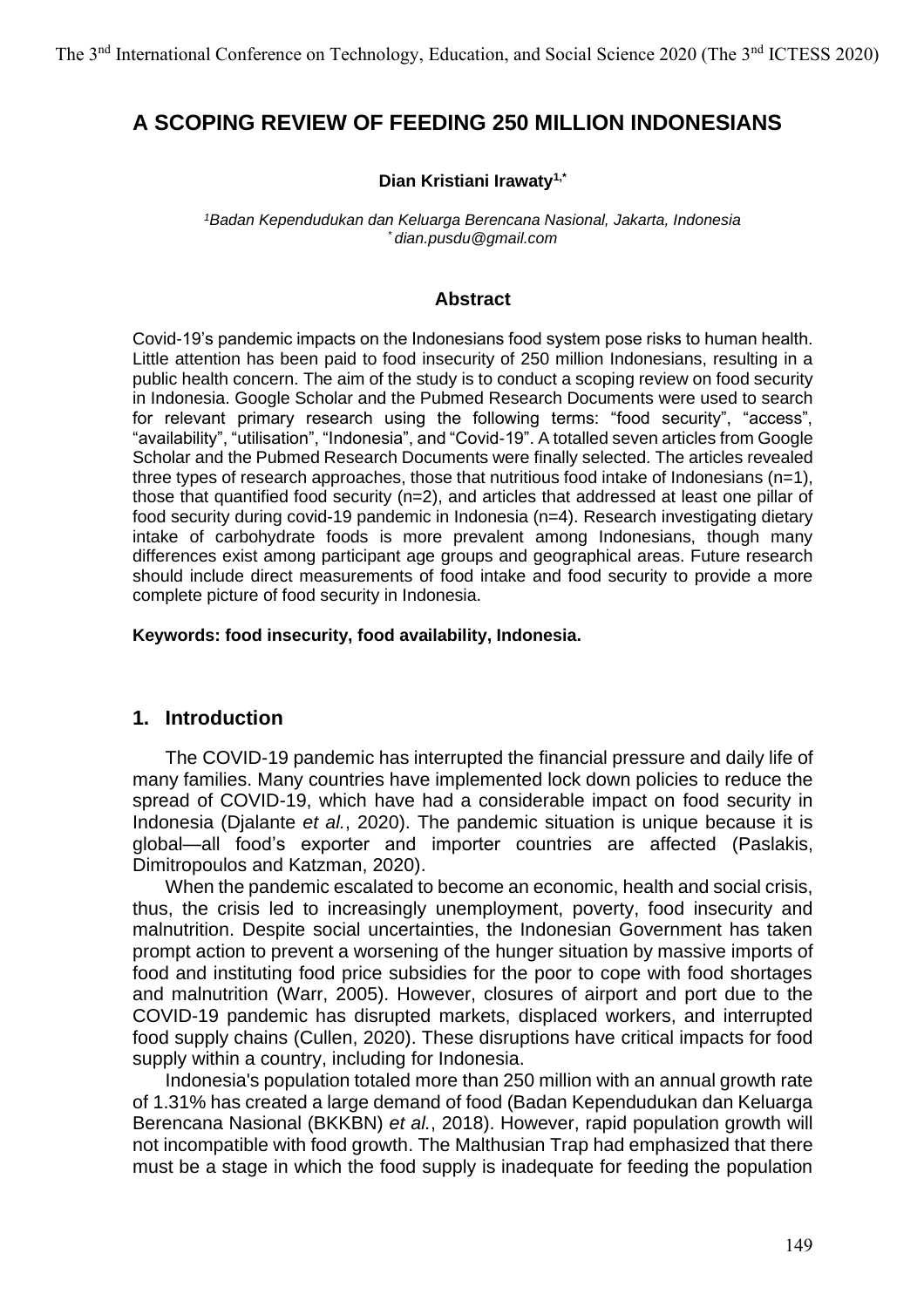(Lueger, 2018). Malthusian's theory had declared that human population grows at an exponential rate while the agricultural output could not keep up with the exponential growth in human population (Lueger, 2018). During the long-term pandemic, the future of food security can also be disrupted (Paslakis, Dimitropoulos and Katzman, 2020). Apart from population growth factors, changes in the composition of the urban population are outnumber the rural population adding to pressure on food security due to the decreasing number of food land (Schroeder and Smaldone, 2015).

While numerous research has explored changes in health behaviors due to COVID-19, limited research has examined the impact of COVID-19 on food insecurity. The aim of the study is to map relevant literature on food security in Indonesia.

# **2. Literature Review**

The United States Department of Agriculture (USDA) refers food security to "access by all people at all periods to sufficient food for an active, healthy life" (Wolfson and Leung, 2020). Food security refers as a condition where all people, at all times, have physical and economic access to sufficient, safe and nutritious food that meets their dietary preferences for an active and healthy life (Baer-Nawrocka and Sadowski, 2019). Food insecurity, in contrast, is identified by lack of food security (Peltz and Garg, 2019). It is currently estimated that 20.8% of Indonesian households, or 52,000,000 individuals, are food insecure (Amrullah *et al.*, 2019). This problem is not unique to Indonesia; food insecurity is a global crisis.

Food insecurity exists when people have limited or uncertain availability of nutritionally adequate and safe foods, or limited or uncertain ability to acquire acceptable foods in socially acceptable ways (Borch and Kjærnes, 2016). Severe food insecurity will result in hunger or malnutrition (Peltz and Garg, 2019). Hunger, referring to the involuntary lack of food which can occur in many situations, such as dieting or being too busy to eat (Pollard and Booth, 2019). Malnutrition refers to a lack of, or imbalance in, protein, calories, vitamins, or minerals, including unbalanced diets leading to diseases of over-nutrition and obesity (Grammatikopoulou *et al.*, 2019). Hunger or malnutrition caused by food insecurity is a condition resulting from legal, economic, practical, social, and psychological constraints hindering access to food (Charkhchi, Dehkordy and Carlos, 2018). Food insecurity is not necessarily the result of limited food production or supply, but also focuses instead on access at the household level (Schroeder and Smaldone, 2015). Even though the food insecurity was a multifaceted phenomenon, it was generally accepted to be the result of supply-side factors (Gundersen, 2016). Thus, the response was to develop policies aimed at ensuring a sufficient and stable global food supply.

## **3. Data and Methods**

In November 2020, a wide variety of literatures were searched to identify studies addressing food insecurity in Indonesia. Keywords for searching articiles included "food security", "access", "availability", "utilisation", "Indonesia", and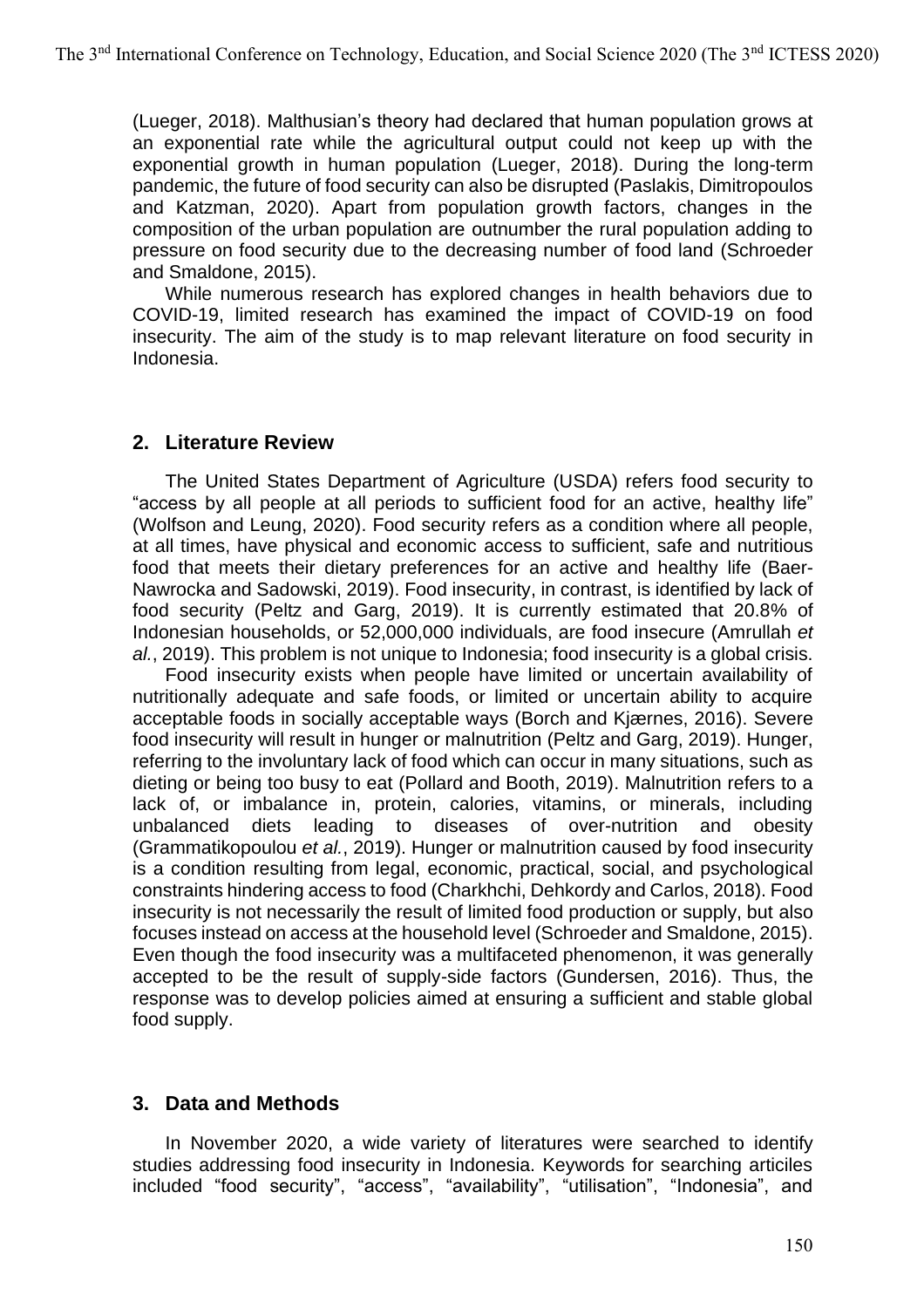"Covid-19". This included gray literature, conference proceedings, dissertations and theses, as well as peer-reviewed journal articles. Search engines used were Google Scholar and the Pubmed Research Documents. Gray literature records were included if the full text was accessible (conference proceeding, website). There was restriction on language, in which, this study utilized only English and Bahasa literatures.

The inclusion criteria for searching articles abstracts in the review ar: (1) written in Bahasa or in English, (2) addressed the issue of food insecurity, (3) location in Indonesia, (4) during pandemic Covid-19. Articles that did not address food security were excluded from the study.



Diagram 1. The Study's Selection Process

The search of Google Scholar, Pubmed Research Documents and grey literature resulted many thousands of records. These search strategies resulted 1362 records altogether (Diagram 1). Duplicate (n = 714) records were removed. The next step considered title and abstracts, and a further 519 records were judged to be out of scope and were excluded. Afterwards, 120 articles were excluded as the result of full analysis. Therefore, there were 7 articles which classified into (1) nutritious food intake of Indonesians  $(n=1)$ ; (2) those that quantified food security (n=2), and (3) articles that addressed at least one pillar of food security during covid-19 pandemic in Indonesia (n=4). To provide a structure for subsequent content analysis and narrative review, records were categorized according to whether combination food insecurity issue occurred or part of a treatment program. Thematic analysis was conducted to describe the main findings of the records grouped in broad themes.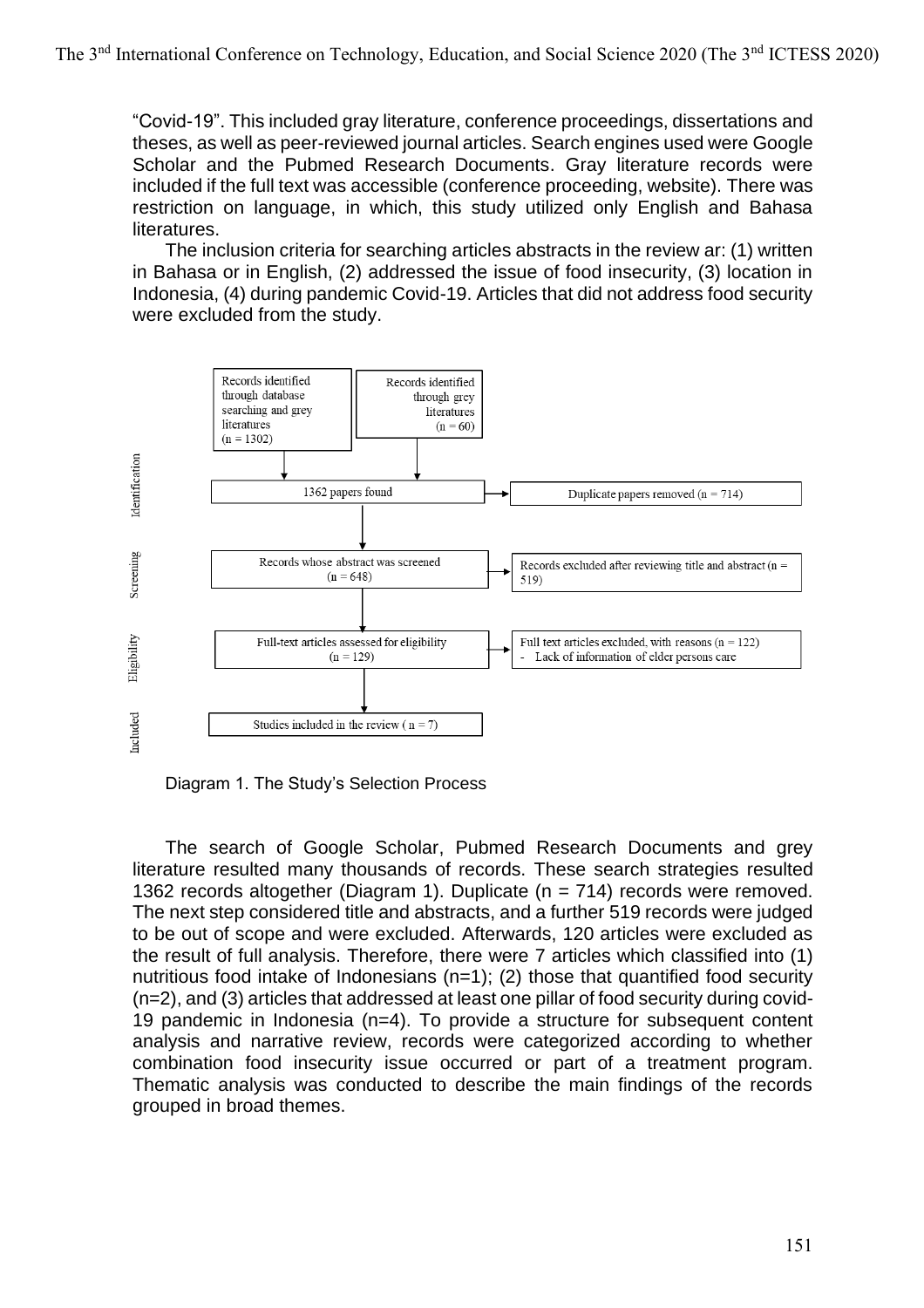# **4. Result and Discussion**

The initial search of Google Scholar, Pubmed Research Documents and grey literature yieleded 1362 hits. Abstracts were scrutinized for inclusion criteria, starting with the most relevant hint. After reviewing the title and abstract of the first 648 articles, 519 articles were excluded. In total, nine articles that meet inclusion criteria were deeply analyzed. Table 1 summarised the results by the type of the research, geographic location and study population.

| <b>No</b>      | Author (ref)<br>publication's year | <b>Design study</b>      | Objective(s)                                                                                                                                                                                                                                                                                | Main outcome(s)                                                                                                                                                                                                                                                                                                                                                                                                                |
|----------------|------------------------------------|--------------------------|---------------------------------------------------------------------------------------------------------------------------------------------------------------------------------------------------------------------------------------------------------------------------------------------|--------------------------------------------------------------------------------------------------------------------------------------------------------------------------------------------------------------------------------------------------------------------------------------------------------------------------------------------------------------------------------------------------------------------------------|
| $\mathbf{1}$   | (Amrullah et al.,<br>2019)         | Cross sectional<br>study | to clarify the<br>socioeconomic<br>determinants of<br>household food<br>insecurity in<br>Indonesia using<br>individual<br>household data<br>obtained from the<br>2015 nationwide<br>household<br>socioeconomic<br>and expenditure<br>survey called<br>Survei Sosial<br>Ekonomi<br>Nasional. | The results from the cross-<br>analysis between calorie<br>consumption and share of food<br>expenditure to total household<br>expenditure (Engel coefficient)<br>indicate that 20.8 percent of<br>households were in the "food<br>insecure" category, 21.5 percent<br>in the "lack of food" category,<br>26.6 percent in the "vulnerable"<br>category and the remaining 31.2<br>percent in the "food secure"<br>category.      |
| $\overline{2}$ | (Timmer, 2010)                     | Review study             | Identify the impact<br>of rice prices on<br>the poor, on real<br>wages in rural<br>and urban areas,<br>and on the<br>broader<br>macroeconomic<br>consequences for<br>investments in<br>labor-intensive<br>manufacturing.                                                                    | The need of "supermarket<br>revolution," which is rapidly<br>changing the basic structure of<br>Indonesia's food marketing<br>system. Within a decade well<br>over half of Indonesia's rice is<br>likely to be sold in supermarkets,<br>thus transferring to the private<br>sector a supply-management<br>role that had historically been a<br>public sector activity                                                          |
| 3              | (Salim, 2010).                     | Descriptive<br>study     | To identify the<br>factors of food<br>insecurity in<br>Indonesia.                                                                                                                                                                                                                           | The problem of food insecurity in<br>the country is not necessarily<br>due to the lack of food supplies<br>in the domestic market, but has<br>more to do with the inability of<br>people<br>to access the food that is<br>available. The problem of food<br>access in the country is further<br>heightened by<br>poor infrastructure, which<br>prevents the smooth<br>transportation of affordable food<br>products throughout |

#### **Table 1. Characteristics, Objectives and Outcomes of Selected Articles**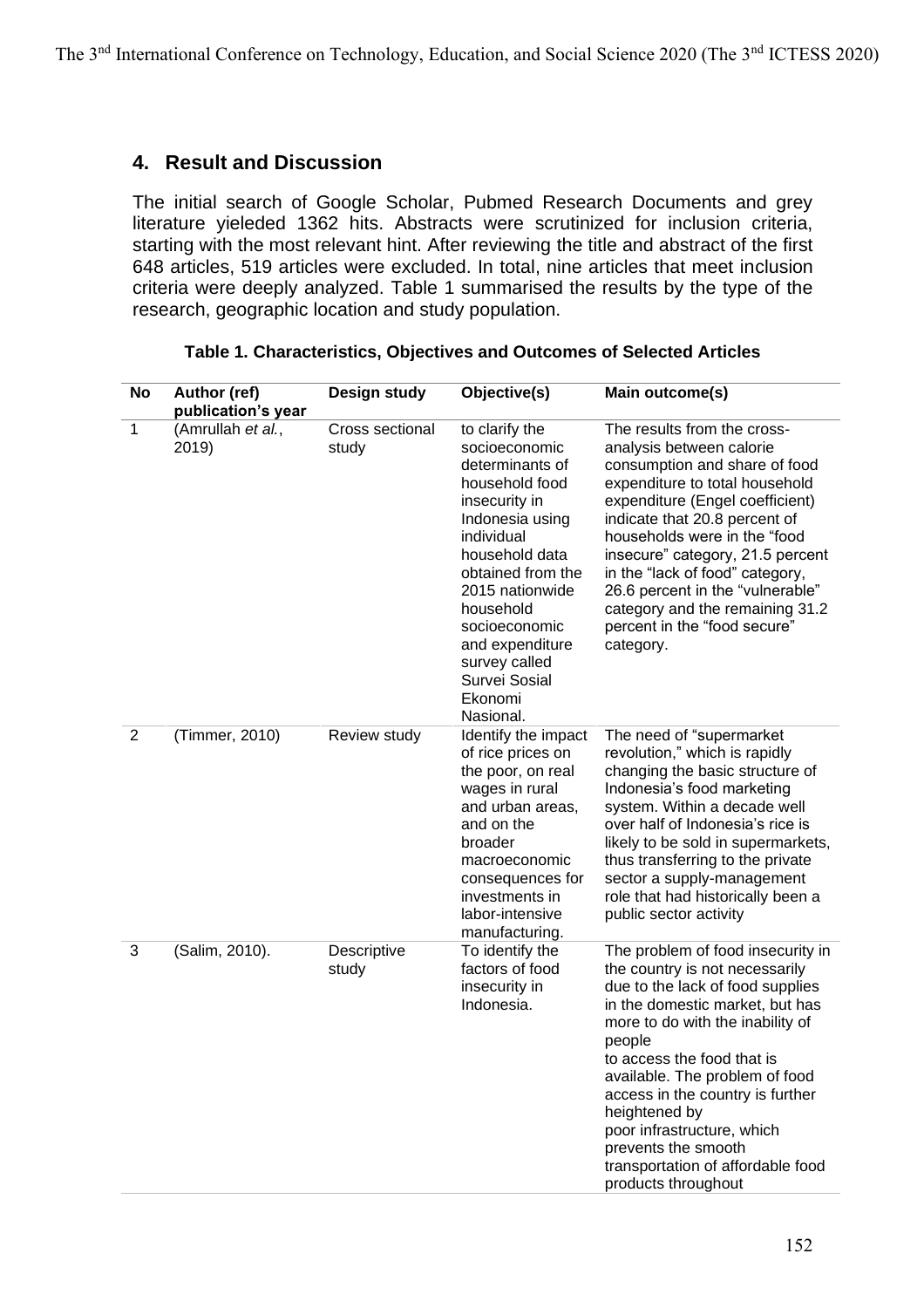|                |                                |                       |                                                                                                                                                                                                                                                                  | the vast geographical space of<br>the country                                                                                                                                                                                                                                                                                                                                                                                                                   |
|----------------|--------------------------------|-----------------------|------------------------------------------------------------------------------------------------------------------------------------------------------------------------------------------------------------------------------------------------------------------|-----------------------------------------------------------------------------------------------------------------------------------------------------------------------------------------------------------------------------------------------------------------------------------------------------------------------------------------------------------------------------------------------------------------------------------------------------------------|
| 4              | (Bodamaev and<br>Tuwo, 2020)   | Descriptive<br>study  | To identify the<br>food insecurity in<br>Indonesia during<br>Covid-19<br>pandemic.                                                                                                                                                                               | The Government of Indonesia<br>(Gol) has allocated IDR 405.1<br>trillion for COVID-19 response<br>measures, including IDR 110<br>trillion for social protection of the<br>most vulnerable population to<br>prevent food insecurity.                                                                                                                                                                                                                             |
| 5              | (Manurung, 2020)               | Descriptive<br>study  | To identify<br>solution in<br>preventing food<br>insecurity during<br>Covid-19<br>pandemic in<br>Indonesia.                                                                                                                                                      | The Government should<br>prioritize and limit which food<br>product be substitute by other<br>foreign countries supply, thus,<br>national food security is granted<br>fully at least till the end<br>of 2020.                                                                                                                                                                                                                                                   |
| 6              | (Widyaningrum et<br>al., 2020) | Intervention<br>study | To explore the<br>complementary<br>feeding practice<br>and its related<br>factors during the<br>COVID-19<br>outbreak through<br>an online cross-<br>sectional study of<br>the mothers of<br>children aged 6 to<br>24 months in<br>Daerah Istimewa<br>Yogyakarta. | The results showed that a child's<br>age ( $P = .019$ ), household food<br>security ( $P = .006$ ), and mother's<br>complementary feeding<br>knowledge $(P = .002)$ had an<br>association with complementary<br>feeding practices. We concluded<br>that a child's age, household<br>food security, and mother's<br>complementary feeding<br>knowledge are the determinant<br>factors for appropriate<br>complementary feeding<br>practices during the outbreak. |
| $\overline{7}$ | (Perdana et al.,<br>2020)      | Intervention<br>study | discusses an<br>optimization<br>model for<br>handling the<br>impact of the<br>COVID-19<br>pandemic based<br>on food supply<br>network through<br>regional food<br>hubs (RFHs)<br>under uncertainty.                                                              | Regional Food Hub is<br>introduced to connect producers<br>in rural areas and customers in<br>urban areas particularly the<br>location and capacity of RFHs,<br>the food supply network, the<br>sum of maximum food supplies,<br>and minimum logistics cost. This<br>is done via a Multi-Objective<br>Many-to-Many Location-Routing<br>Problem model.                                                                                                           |

In this scoping review, this study has identified that rice is the most important commodity in Indonesia, especially for the poorest members of society. It is not surprising that, in the short run, the level of rice prices is the single most important determinant of poverty at the household level. The typical Indonesian household gets over half of its food energy from rice, and expends about ten percent of it income procuring it. Poor households allocate 20-25 percent of their total expenditures to rice (Timmer, 2010).

Rice production in the first half of 2020 in Indonesia is estimated to be 13.2% lower than during the same period last year, but it should still exceed domestic demand by 6.4 million tons by the end of June 2020 (Bodamaev and Tuwo, 2020). The lower rice harvest in the main 2020 harvest season sustains the declining trend observed since 2018 (Bodamaev and Tuwo, 2020). It has also been indicated to be an effect of the prolonged drought in 2019, which delayed planting and shifted the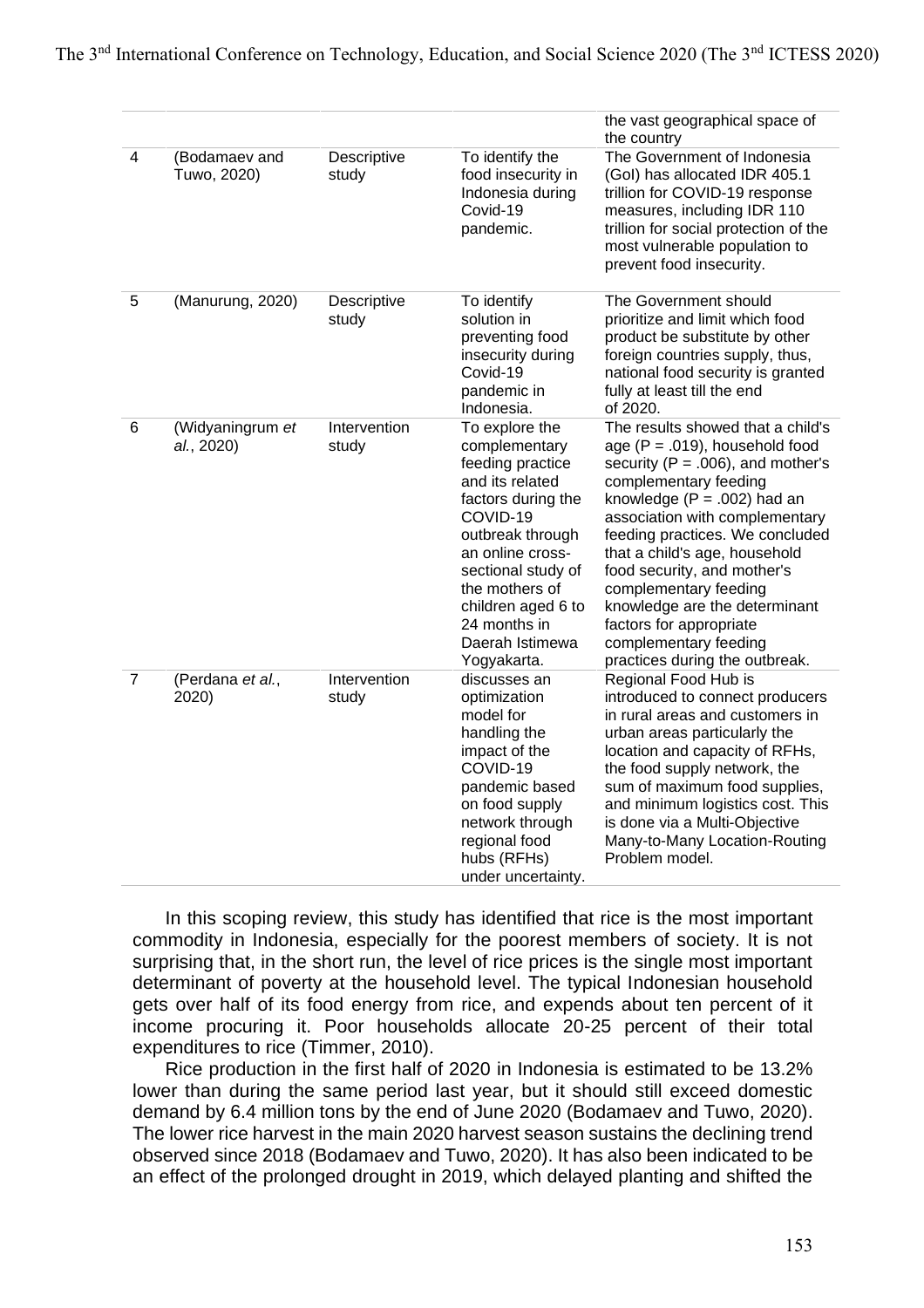peak harvest period from March to April, as well as the result of crop damage due to floods (Bodamaev and Tuwo, 2020).

Despite an expected surplus in Semester I 2020, there are concerns regarding the sufficiency of domestic rice supply towards the end of the year and early next year, as dry season harvests typically only contribute 35% to annual production (Bodamaev and Tuwo, 2020). If rice production during Semester II decreases compared to 2019 by the same proportion as during Semester I (-13.2%), and assuming a monthly consumption of 2.5 million tons, the rice surplus by the end of Dec 2020 would stand at 3.5 million tons (Bodamaev and Tuwo, 2020). Another estimate by the Coordinating Ministry of Economic Affairs suggests end-of-year rice stocks to reach 4.7 million tons (Bodamaev and Tuwo, 2020). These estimated levels would only cover an additional month of consumption. Hence the Government may need to be ready to cover any potential deficit with timely imports.

However, due to social restriction during the Covid-19's pandemic, the food's distribution face many triggers. Previous studies had revealed that the disruption of food distribution to food security such as the skyrocketing rise in rice prices during the 1997 to 1998 economic crisis has evolved into a multidimensional crisis, has triggered social unrest threatening the economic stability and national stability (Salim, 2010).

Indonesia relies on imports to meet the domestic demand of several commodities, particularly wheat (IDR=100%), garlic (IDR=93.7%), soybean (IDR=72.5%), and sugar (IDR=69.9%) (Bodamaev and Tuwo, 2020). In addition, for three of these four commodities, the imports are derived primarily from a single country. In 2019, China supplied 100% of Indonesia's garlic imports, while the USA and Thailand supplied 94.1% of soybean and 86.5% of sugar imports respectively (Bodamaev and Tuwo, 2020). Due to the COVID-19 pandemic, several countries have imposed limitations on food exports to ensure domestic supplies (Cullen, 2020). Ukraine, the largest wheat exporter to Indonesia in 2019 (3.0 million tons), announced that it would limit wheat exports in the 2019/20 season to 20.2 million tons and might consider imposing a complete ban if deemed necessary (Bodamaev and Tuwo, 2020). Vietnam, which supplied 34.0% of Indonesia's rice imports in 2018 and 7.5% in 2019, had previously implemented a rice export ban on 24 Mar 2020, but then began to alleviate the restriction by allowing the export of 400.000 tons of rice in April 2020 (Bodamaev and Tuwo, 2020). Thailand and Pakistan, Indonesia's largest rice import sources in 2018 and 2019, respectively, have not placed any restriction policy on rice exports (Bodamaev and Tuwo, 2020). In contrast, Thailand, the source of 86.5% of Indonesia's sugar imports in 2019, reported the lowest sugarcane harvest in the past 10 years due to prolonged drought in 2019 (Bodamaev and Tuwo, 2020).

Covid-19 had greater impact on purchasing style of Indonesians. The rise in unemployment and pay-cuts are expected to reduce purchasing power. According to a survey by McKinsey, 55% of consumers worry regarding the impact of COVID-19 on household income and 40% plan to reduce their discretionary spending. In annual terms, the sales of non-essential items such as clothing and entertainment has witnessed a steep decline, by 40.4% and 16.8%, respectively, while sales for food, beverages, and tobacco increased mildly (3.2%) (Bodamaev and Tuwo, 2020).

Reduced operations of traditional markets Most Indonesians prefer to purchase groceries from traditional markets, with the proportion increasing in lower income groups. In 2019, traditional markets supplied 70% of groceries in Indonesia,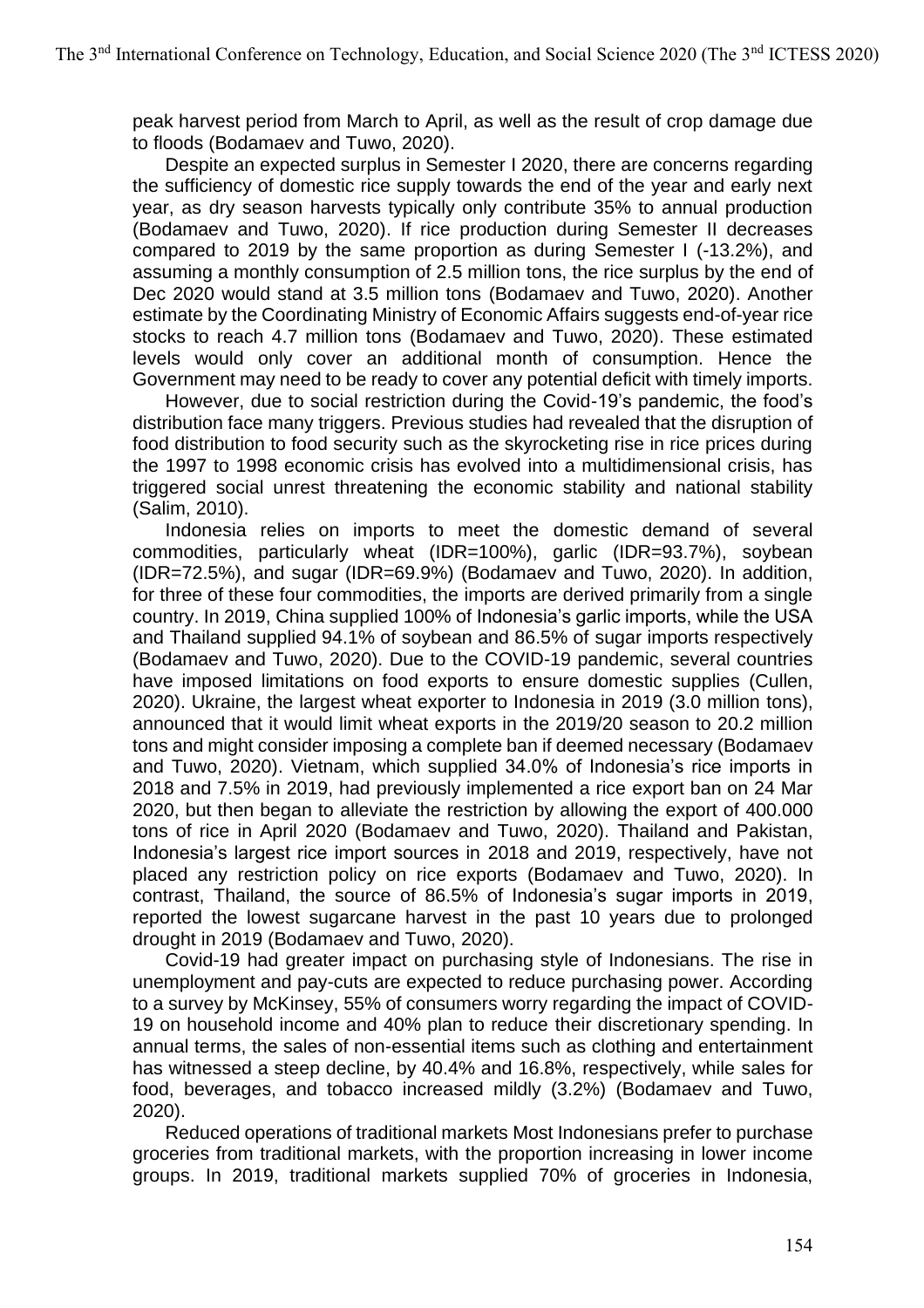followed by mini-markets (23%) and supermarkets (5%) (Amrullah *et al.*, 2019). Social distancing measures have led to reduced operating times for traditional markets and closure of markets which had been found to be hotspots of the COVID-19 spread (Salim, 2010). Many traditional markets suffer from losses in revenues due to a decline in the number of customers (Paslakis, Dimitropoulos and Katzman, 2020).

During the pandemic, some members of the upper- and middle-income groups have shifted to supermarkets and hypermarkets, particularly those in the capital cities. Based on various reports during the pandemic, over 45% of consumers shop more frequently in convenience stores than before (Paslakis, Dimitropoulos and Katzman, 2020). There has been limited information regarding the implications of the pandemic on the ability of lower economic groups to access and choose their food. During Covid 19, there is also an incrising number of online platforms to buy some foods (Baer-Nawrocka and Sadowski, 2019).

Traditional market management bodies in several regions, such as DKI Jakarta, Purbalingga, Palembang, Pontianak, Balikpapan, and Denpasar have utilized social media to arrange home delivery of food items in cooperation with online transportation services (Amrullah *et al.*, 2019). Over 30% of consumers plan to shop for groceries online more often. Online markets, however, still access only a small share of the market, less than 5% (Bodamaev and Tuwo, 2020). As most restaurants are closed due to social distancing measures, there has also been a shift from eating out to take-away, food delivery, and home-made meals. The sales of staples and fresh produce have increased compared to pre-pandemic levels (Paslakis, Dimitropoulos and Katzman, 2020).

There has been a heightened consumer awareness regarding food safety and hygiene, as supply chain disruptions are expected to hamper trade and the distribution of major commodities (Salim, 2010). During a pandemic, consumers tend to prefer home delivery. Farmers who have good means of transportation and communication networks get an increase in income (Manurung, 2020).

Furthermore, the diversification of food consumption, for example, has been observed in a number of relatively poor provinces in Indonesia (Bodamaev and Tuwo, 2020). Local foods that are a source of complex carbohydrates, low on the glycemic index: cassava, sweet potato, potatoes, porang (iles-iles), ganyong, arrowroot, etc. Sources of protein, vitamins and minerals: Fish, beef, goat, chicken, and eggs. Types of green vegetables: Spinach, kale, mauve, sweet potato leaves, Moringa leaves, etc. Local types of fruit: Bananas, mangoes, papayas, oranges, guavas, persimmons, juwet etc.

Disparities in food security increase the complexity of food policy. During the Covid19 Pandemic, farmers must be adequately protected. The Government should support to increase production, productivity and efficiency must be continued price stabilization to maintain purchasing power, an important element of access to food. Changes in technology, climate-smart, modern biotech, precision agriculture, upstream-downstream integrated value chains, marketplaces for price access and stabilization (Manurung, 2020). Investing human capital, including in agriculture and rural areas, to meet the rapidly changing technological changes, as well as to avoid the middle income trap (MIT) (Amrullah *et al.*, 2019)f.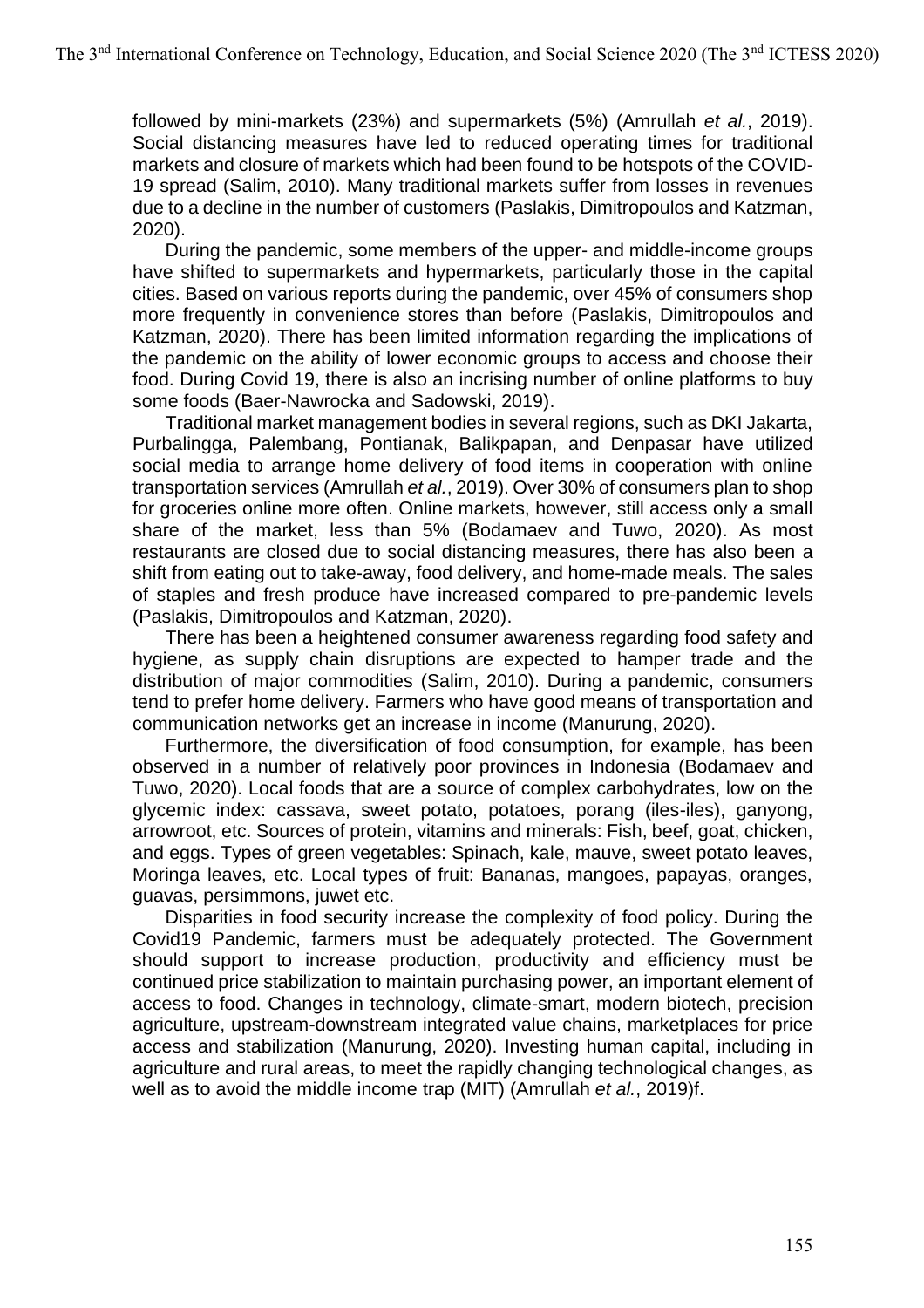### **4.2. Limitation of the study**

Rapid reviews are a form of knowledge synthesis in which components of the systematic review process are simplified or omitted to produce information in a timely manner. Yet, rapid reviews might be susceptible to biased results as a consequence of streamlining the systematic review process.

### **5. Conclusions and suggestions**

In conclusion, numerous rapid review approaches were identified and few were used consistently in the literature. Food security is clearly an important public health issue for many Indonesians, yet there is insufficient meaningful primary research investigating unique Indonesians food security issues. In a country with vast geographical areas, many rural Indonesia individuals face challenges attaining adequate, safe and culturally appropriate foods. To further understand the causes and consequences of food insecurity in Indonesia, and to increase efforts necessary to promote local food security, future research should use a common tool to directly measure food access and availability across all communities in the country.

Working with and across disciplines (and across arctic borders) will be necessary to aid in the efforts. Examples include working with legislators and other policymakers to write and pass applicable laws to promote traditional food security, developing culturally appropriate nutrition education to promote traditional foods for those receiving food and nutrition assistance and collaborating with circumpolar colleagues to design shared food-related studies that acknowledge and measure the unique contributions of traditional foods to better health and increased food security in Indonesia.

### **Disclosure statement**

The authors have no conflicts of interest to disclose.

### **References**

- Amrullah, E. R. *et al.* (2019) 'Who suffers from food insecurity in Indonesia?', *International Journal of Social Economics*, 46(10), pp. 1186–1197. doi: 10.1108/IJSE-03-2019-0196.
- Badan Kependudukan dan Keluarga Berencana Nasional (BKKBN) *et al.* (2018) *Indonesia Demographic and Health Survey (Survei Demografi dan Kesehatan Indonesia) 2017*. Jakarta: Indonesia: Badan Kependudukan dan Keluarga Berencana Nasional, Badan Pusat Statistik, Kementerian Kesehatan, USAID.
- Baer-Nawrocka, A. and Sadowski, A. (2019) 'Food security and food self-sufficiency around the world: A typology of countries', *PLOS One*, 14(3), p. e0213448. doi: 10.1371/journal.pone.0213448.
- Bodamaev, S. and Tuwo, A. D. (2020) 'Indonesia Covid-19: Economic and Food Security Implications'. World Food Programme.
- Borch, A. and Kjærnes, U. (2016) 'Food security and food insecurity in Europe: An analysis of the academic discourse (1975–2013)', *Appetite*, 103, pp. 137–147. doi: 10.1016/j.appet.2016.04.005.
- Charkhchi, P., Dehkordy, S. F. and Carlos, R. C. (2018) 'Housing and Food Insecurity, Care Access, and Health Status Among the Chronically Ill: An Analysis of the Behavioral